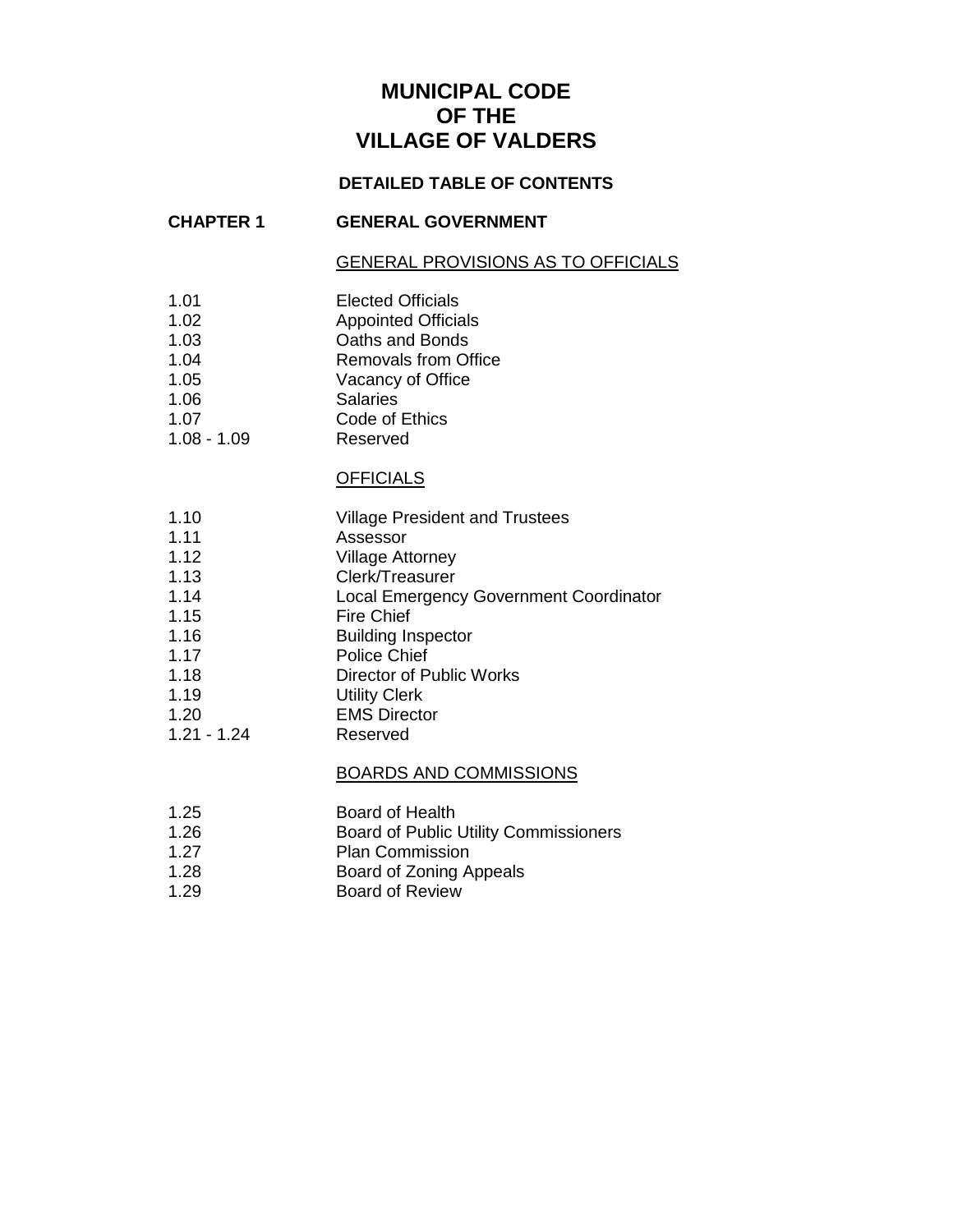### **CHAPTER 2 THE GOVERNING BODY**

2.01 The Village Board<br>2.02 Meetings **Meetings** 2.03 Presiding Officer 2.04 Roll Call; Quorum 2.05 Order of Business 2.06 Clerk Pro Tem 2.07 Conduct of Deliberations 2.08 Reconsideration of Question 2.09 Call of the Board 2.10 Disturbances and Disorderly Conduct 2.11 Appropriations and Accounts 2.12 Standing Committees 2.13 Legal Posting & Official Newspaper 2.14 Amendment of Rules 2.15 Suspension of Rules

#### **CHAPTER 3 FINANCE AND TAXATION**

- 3.01 Preparation of Tax Roll, Collection & Receipts
- 3.02 Fiscal Year
- 3.03 Budget
- 3.04 Transfer of Appropriations
- 3.05 Village Expenditure In Accordance with Appropriation
- 3.06 Claims Procedure
- 3.07 Public Records
- 3.08 Letting of Contracts
- 3.09 Duplicate Treasurer's Bond
- 3.10 Temporary Investment of Funds

#### **CHAPTER 4 POLICE DEPARTMENT**

- 4.01 Police Department Personnel
- 4.02 Police Chief Duties and Powers
- 4.03 Police Officers Duties and Powers
- 4.04 Powers of Arrest
- 4.05 President's and Trustee Police Powers
- 4.06-4.09 Reserved
- 4.10 Penalty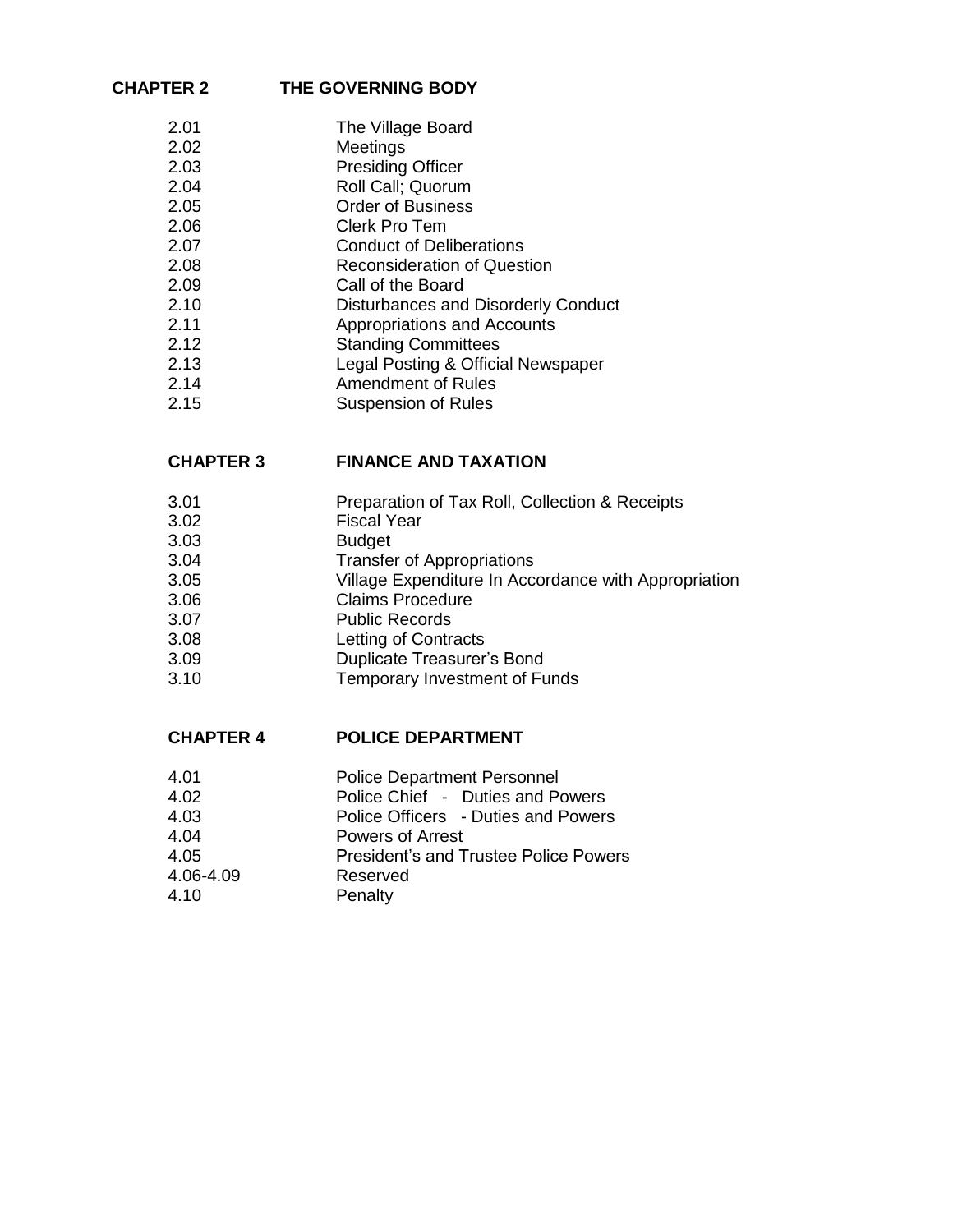### **CHAPTER 5 FIRE PROTECTION**

| 5.01 | <b>Fire Department Recognized</b> |
|------|-----------------------------------|
|      |                                   |

- 5.02 Bylaws
- 5.03 Appropriations
- 5.04 Compensation
- 5.05 Organization
- 5.06 Powers and Duties of Chief
- 5.07 Control and Care of Apparatus
- 5.08 Authority of Department at Fires
- 5.09 Insubordination
- 5.10 Fire Inspectors
- 5.11 Combustible Waste Materials Prohibited
- 5.12 Fire Prevention 5.13 Fire Limits
- 5.14 Reserved
- 5.15 Penalty

## **CHAPTER 6 EMERGENCY GOVERNMENT OPERATIONS**

6.01 Joint Action Ordinance Ratified 6.02 Emergency Government Director Designated 6.03 Local Emergency Government Coordinator

## **CHAPTER 7 TRAFFIC CODE**

7.01 State Traffic Laws Adopted

- 7.02 Official Traffic Map & Control Devices
- Prohibited Signs, Signals & Markers
- 7.03 Certain Parking Restrictions
- 7.04 Exceptions for Authorized Emergency Vehicles
- 7.05 Snowmobiles
- 7.06 Public Nuisance Control
- 7.07 Bicycles , Roller Blades, Skateboards & Scooters on Sidewalks, Streets & Other Areas Regulated
- 7.08 Traffic & Parking Regulations on School District Grounds
- 7.09 Traffic & Parking Regulations in Mobile Home Parks
- 7.10 Operation of ATV's on Roadway for Purposes of Snow Removal
- 7.11-7.15 Reserved
- 7.16 Penalty
- 7.17 Enforcement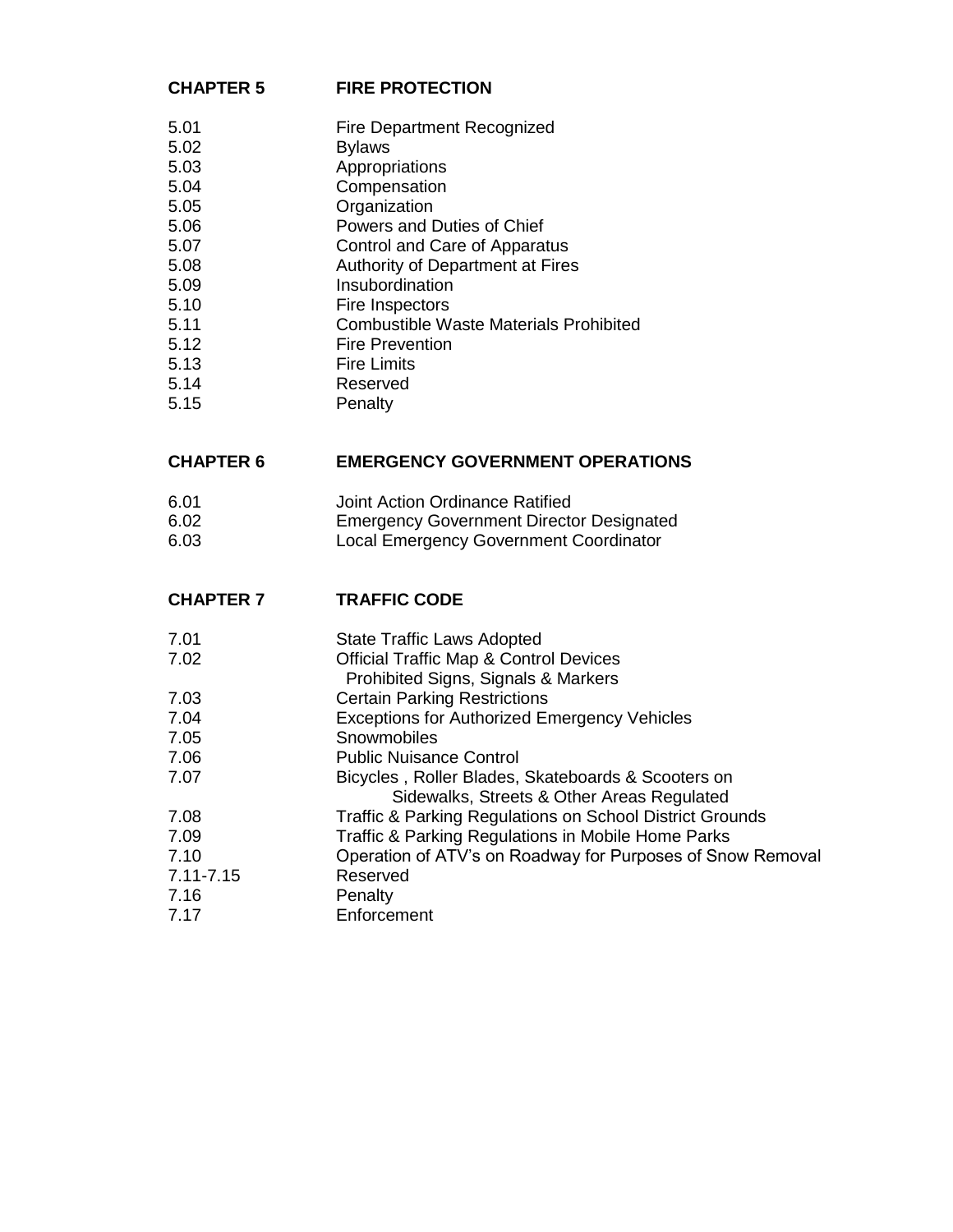### **CHAPTER 8 PUBLIC WORKS**

| 8.01      | <b>Street and Sidewalk Grades</b>                     |
|-----------|-------------------------------------------------------|
| 8.02      | Sidewalk Construction and Repair                      |
| 8.03      | <b>Street Excavations</b>                             |
| 8.04      | <b>Obstructions and Encroachments</b>                 |
| 8.05      | <b>Moving Buildings</b>                               |
| 8.06      | Snow and Ice Removal                                  |
| 8.07      | Tree Planting, Pruning and Removal                    |
| 8.08      | Special Assessments for Public Works for Improvements |
| 8.09      | <b>Curb and Gutter Construction</b>                   |
| 8.10-8.14 | Reserved                                              |
| 8.15      | Penalty                                               |
|           |                                                       |

# **CHAPTER 9 PUBLIC PEACE AND GOOD ORDER**

| 9.29.288 to   |                                                             |
|---------------|-------------------------------------------------------------|
| 9.951.16      | Offenses Against State Laws Subject to Forfeiture           |
| 9.02          | Firearms                                                    |
| 9.03          | Throwing or Shooting Missiles and Projectiles               |
| 9.04          | Sale and Discharge of Fireworks Restricted                  |
| 9.05          | <b>Obstructing Streets and Sidewalks Prohibited</b>         |
| 9.06          | Loud and Unnecessary Noise Prohibited                       |
| 9.06(A)       | Light Motor Vehicle Noise Control Code                      |
| 9.06(B)       | <b>Compression Brake Use Prohibited</b>                     |
| 9.07          | Loitering                                                   |
| 9.08          | Animals and Fowl Not to Run at Large                        |
| 9.09          | Reserved                                                    |
| 9.10          | Loitering Prohibited                                        |
| 9.11          | Obedience to Officers                                       |
| 9.12          | Reserved                                                    |
| 9.13          | Reserved                                                    |
| 9.14          | Burning Within Village Limits                               |
| 9.15          | Public Consumption of Liquor and Fermented Malt Beverages   |
| 9.16          | Parks & Recreation Areas Regulated                          |
| 9.17          | Possession of Illegal Drugs/Paraphernalia                   |
| 9.18          | Social Hosts (underage consumption & possession of alcohol) |
| 9.19          | Harassment                                                  |
| 9.20          | Regulation of Smoking & Tobacco Products in Public Places   |
| $9.21 - 9.24$ | Reserved                                                    |
| 9.25          | <b>Penalties</b>                                            |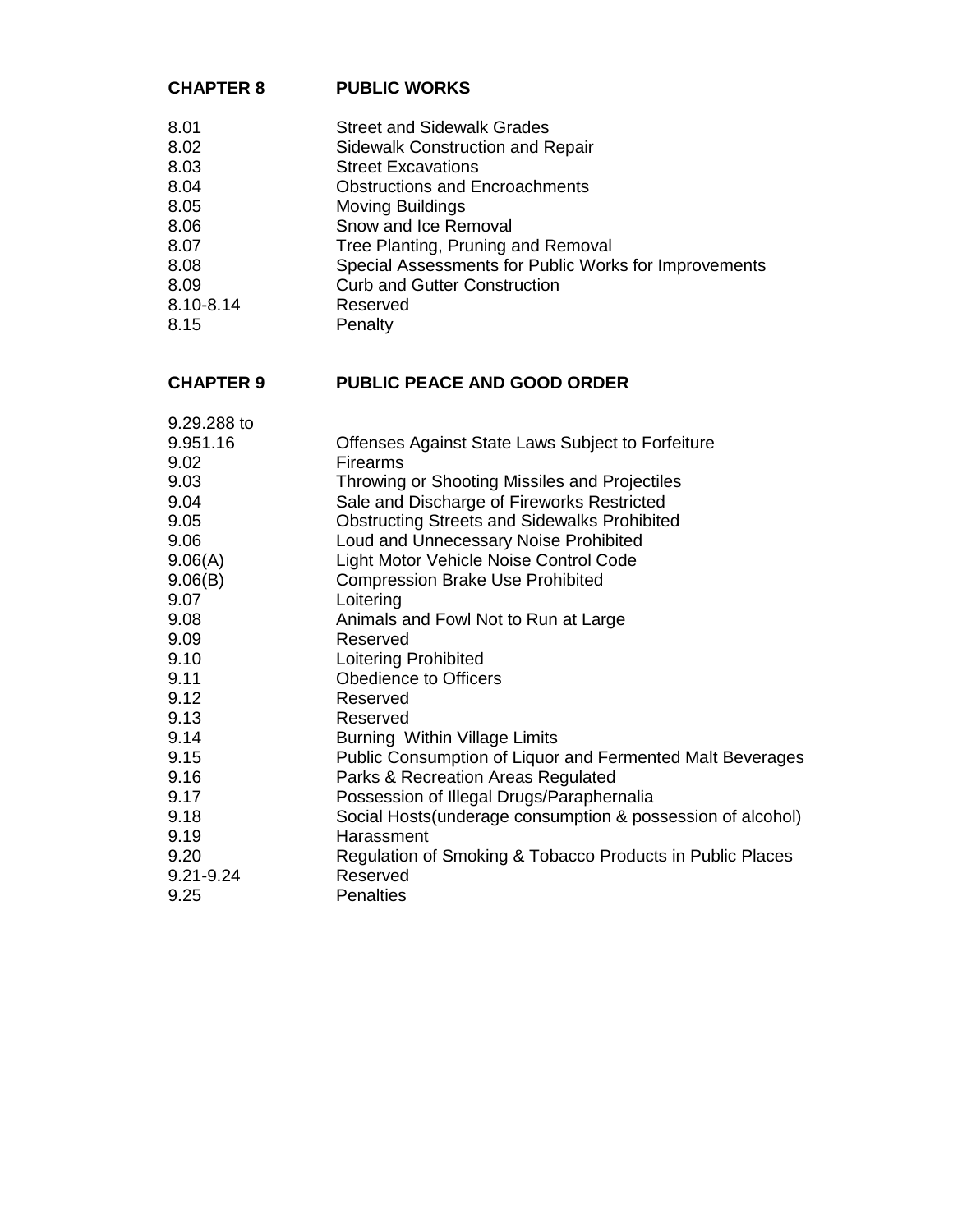#### **CHAPTER 10 PUBLIC NUISANCES**

- 10.01 Public Nuisances Prohibited
- 10.02 Public Nuisances Defined
- 10.03 Public Nuisances Affecting Health
- 10.04 Public Nuisances Offending Morals and Decency
- 10.05 Public Nuisances Affecting Peace and Safety
- 10.06 Proper Distribution of Materials
- 10.07 Public Nuisances Relating to Storage of Junk & Vehicles
- 10.08 Public Nuisances Relating to Owner Responsibilities
	- for Maintenance of Structures & Premises
- 10.09-10.12 Reserved
- 10.13 Abatement of Public Nuisances
- 10.14 Cost of Abatement
- 10.15 Penalty

### **CHAPTER 11 PUBLIC HEALTH AND WELFARE**

- 11.01 Board of Health
- 11.02 Health Officer Duties and Powers
- 11.03 Rules and Regulations
- 11.04 Health Nuisances, Abatement of
- 11.05 Communicable Diseases
- 11.06 Regulation of Nuisance Type Businesses
- 11.07 Compulsory Connection to Sewer and Water
- 11.08 Recycling
- 11.09 Reserved
- 11.10 Penalty

### **CHAPTER 12 LICENSES AND PERMITS**

- 12.01 Licenses Required
- 12.02 General Provisions as to Licenses
- 12.03 Intoxicating Liquor and Fermented Malt Beverages
- 12.04 Dog, Cat Licensing and Animal Regulations
- 12.05 Peddlers, Canvassers, Solicitors and Transient Merchants
- 12.06 Circuses, Carnivals and Tent Shows
- 12.07 Mobile Home Park Licensing & Regulations
- 12.08 Taxicab Vehicle License & Taxicab Driver's License
- 12.09-12.19 Reserved 12.20 Penalty
- 

### **CHAPTER 13 MUNICIPAL UTILITIES**

## GENERAL PROVISIONS

13.01 Compulsory Connection to Sewer and Water

### WATER UTILITY

- 13.05 Agreement to Comply with Water Utility Operating Rules
- 13.06 Public Service Commission Rule Adopted
- 13.07 **Introduction of Fluoride in Water System**
- 13.08 Well Abandonment
- 13.09 Well Head Protection Overlay District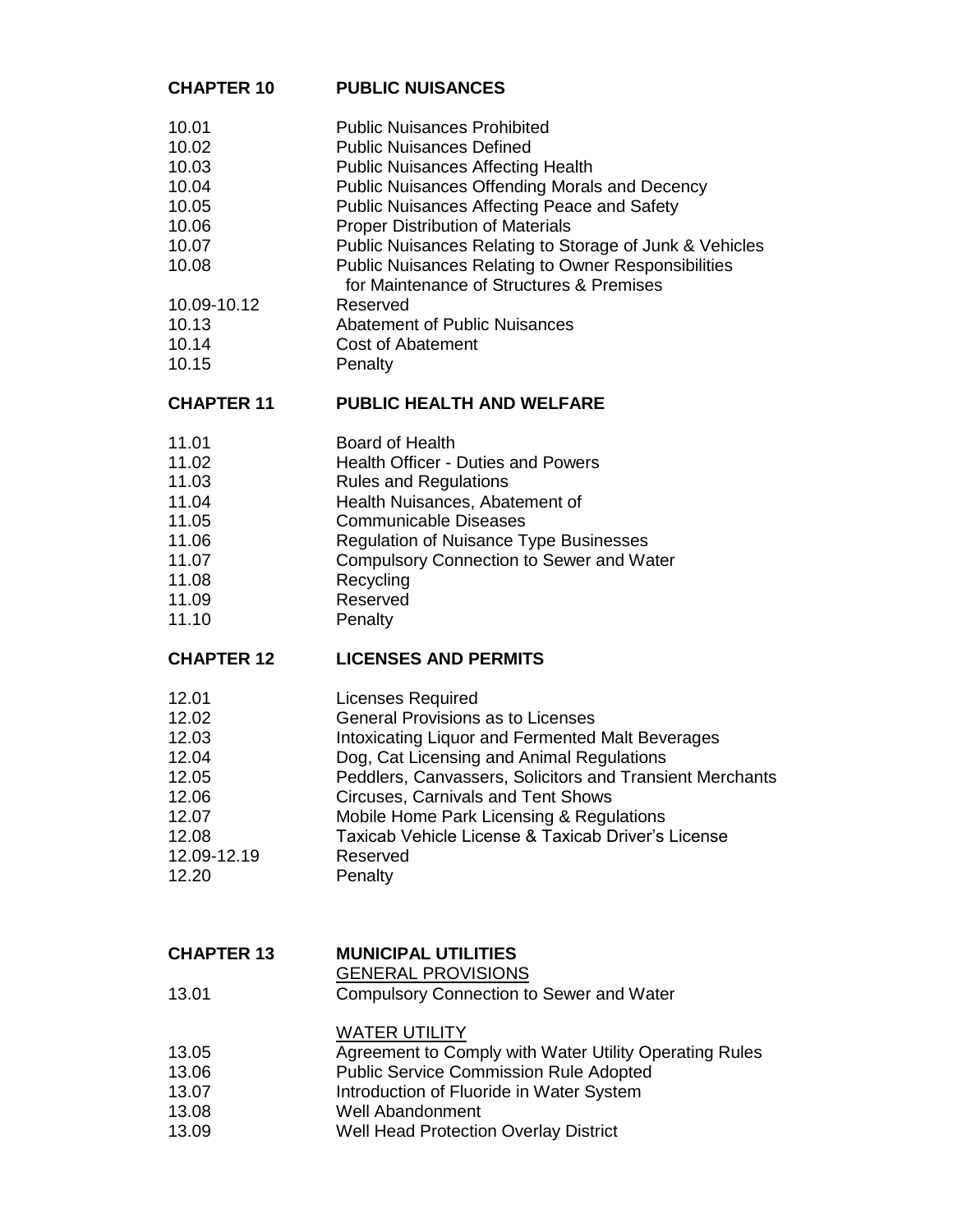### **CHAPTER 13 MUNICIPAL UTILITIES (CONTINUED)**

- SEWER UTILITY
- 13.10 Definitions
- 13.11 Use of Public Sewers
- 13.12 Control of Industrial Wastes Directed to Public Sewers
- 13.13 Basis for Service Charges
- 13.14 Amount of Service Charges
- 13.15 Billing Practices
- 13.16 Right of Entry, Safety and Identification
- 13.17 Sewer Construction
- 13.18 Damage or Tampering with Sewage Works
- 13.19 Violations and Penalties
- 13.20 Amendment
- 13.21 Audit
- 13.22 Effective Date
- 13.23 **Audit**, Notification and Records
- 13.25 Penalty

### **CHAPTER 14 BUILDING CODE**

#### BUILDING CODE PROVISIONS

- 14.01 **Authority and Purpose**
- 14.02 Permits Required
- 14.03 Building Permits and Inspections
- 14.04 Construction Standards
- 14.05 Unsafe Buildings
- 14.06 Flammable Liquids
- 14.07 New Materials and Methods
- 14.08 Unusual Construction
- 14.09 Moving of Buildings
- 14.10 Demolition of Buildings
- 14.11 Salvage and Non-Structural Demolition
- 14.12 Violations and Penalties
- 14.13 14.19 Reserved

### ELECTRICAL CODE PROVISIONS

- 14.20 State Code Applies
- 14.21 Permits Required
- 14.22 Inspection of Work
- 14.23 Violations and Penalties
- 14.24 Reserved

### NATIONAL FUEL GAS CODE

14.25 Purpose 14.26 Installation Standards 14.27 Violations and Penalties 14.28-14.29 Reserved 14.30 Penalty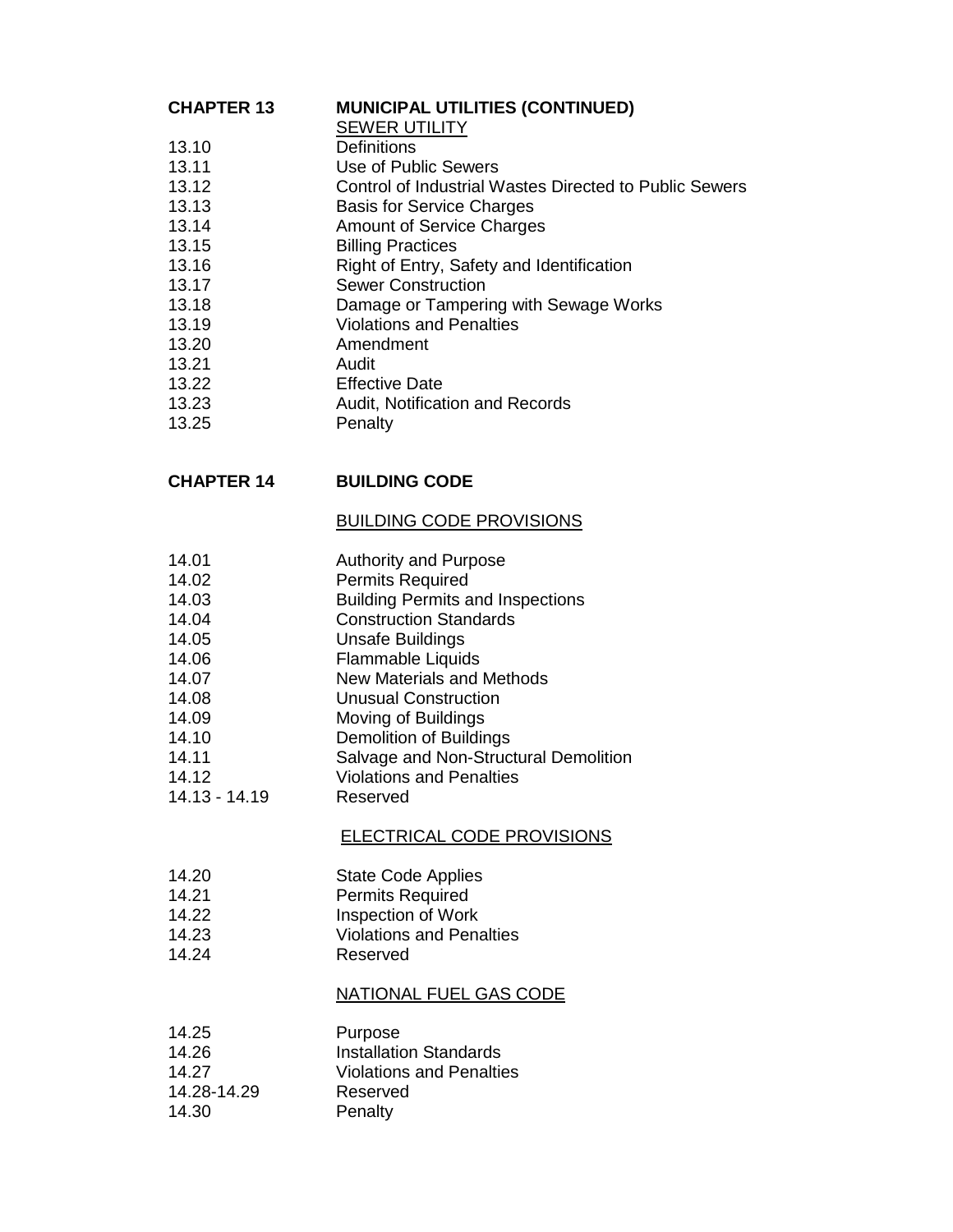### **CHAPTER 15 PLUMBING CODE**

- 15.01 **Authority and Purpose**<br>15.02 **State Requlations Adop**
- 15.02 State Regulations Adopted<br>15.03 Plumbing Defined
- Plumbing Defined
- 15.04 Plumbing Inspector
- 15.05 Plumbing Permits
- 15.06 Plumbers to be Licensed
- 15.07 Registration of Plumbers
- 15.08 Inspection of Work
- 15.09 Water System Cross Connection Control<br>15.10 Penalty
- Penalty

# **CHAPTER 16 RESERVED**

### **CHAPTER 17 ZONING CODE**

| 17.01             | <b>Authority and Purpose</b>                   |
|-------------------|------------------------------------------------|
| 17.02             | Intent                                         |
| 17.03             | <b>Definitions</b>                             |
| 17.04             | <b>General Provisions</b>                      |
| 17.05             | Zoning Districts and Zoning Map                |
| 17.06             | Single Family Residence District (R-1)         |
| 17.07             | Single and Two-Family Residence District (R-2) |
| 17.08             | Multiple-Family Residence District (R-3)       |
| 17.09             | <b>Business District (B)</b>                   |
| 17.10             | Industrial District (I)                        |
| 17.11             | Agricultural District (A)                      |
| 17.12             | Planned Unit Development District (PUD)        |
| 17.13-17.14       | Reserved                                       |
| 17.15             | <b>Conditional Uses</b>                        |
| 17.16             | Signs                                          |
| 17.17             | <b>Off-Street Parking &amp; Driveways</b>      |
| 17.18             | <b>Nonconforming Uses</b>                      |
| 17.19             | Board of Zoning Appeals                        |
| 17.20             | Enforcement                                    |
| 17.21             | <b>Violations and Penalties</b>                |
| 17.22             | Annexations                                    |
| <b>CHAPTER 18</b> | <b>LAND DIVISION</b>                           |
| 18.01             | <b>General Provisions</b>                      |
| 18.02             | <b>Land Divisions Procedures</b>               |
|                   |                                                |

- 18.03 Plats
- 18.04 Certified Survey Map
- 18.05 Design Standards
- 18.06 Required Improvements
- 18.07 Construction<br>18.08 Fees
- 18.08<br>18.09
- Definitions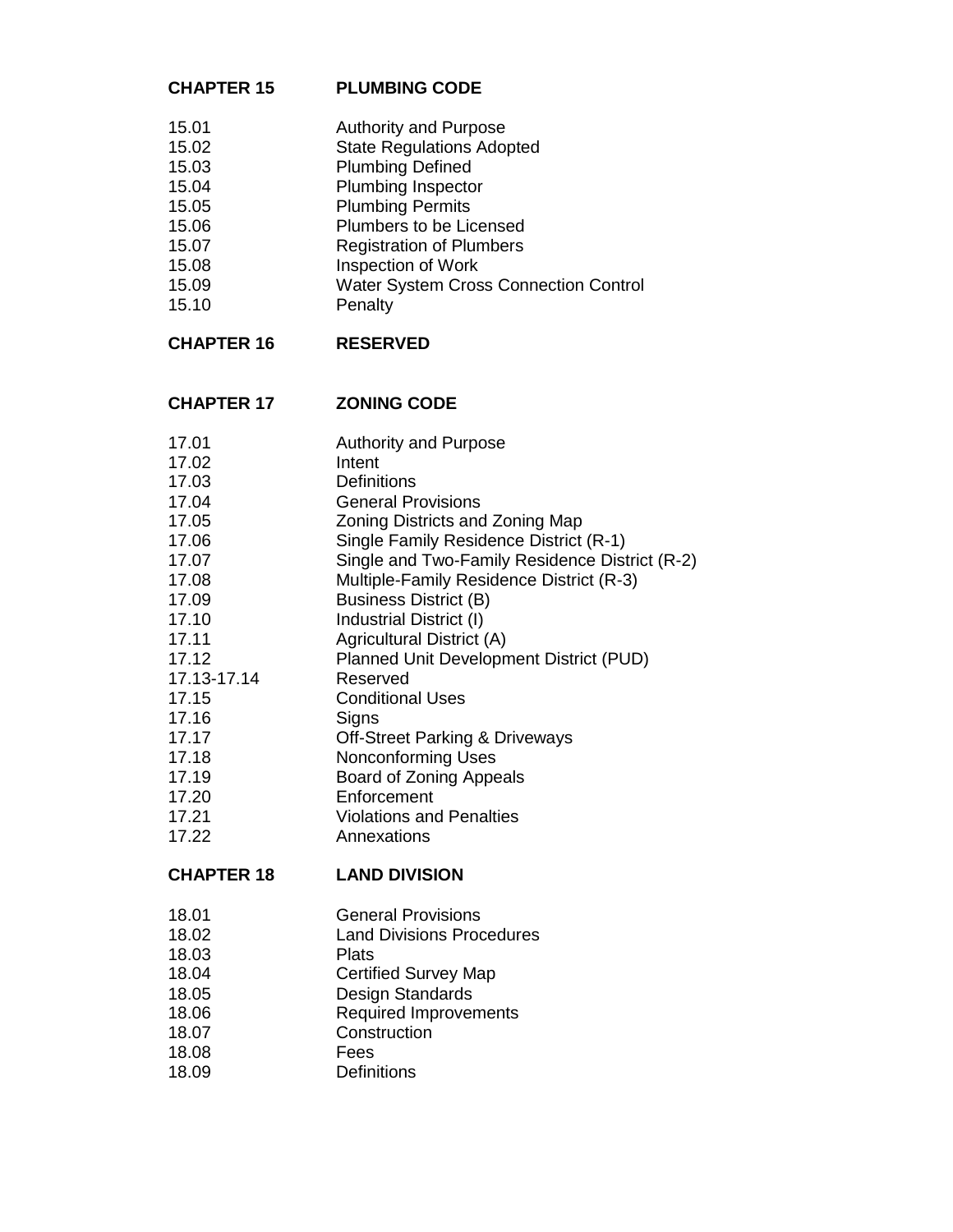# **CHAPTER 19 EMERGENCY MEDICAL SERVICES**

| 19.01       | <b>Emergency Medical Services Recognized</b> |
|-------------|----------------------------------------------|
| 19.02       | <b>Operational Plan &amp; Protocols</b>      |
| 19.03       | Appropriations                               |
| 19.04       | Compensation                                 |
| 19.05       | Organization                                 |
| 19.06       | Powers and Duties of Service Director        |
| 19.07       | Control and Care of Equipment                |
| 19.08       | Insubordination                              |
| 19.09       | <b>Emergency Medical Services Limits</b>     |
| 19.10-19.14 | Reserved                                     |
| 19.15       | Penalty                                      |
|             |                                              |

# **CHAPTER 20 RESERVED**

### **CHAPTER 22 CABLE TELEVISION**

| 22.01 | <b>Short Title</b>                           |
|-------|----------------------------------------------|
| 22.02 | Definitions                                  |
| 22.03 | <b>Grant of Authority</b>                    |
| 22.04 | Compliance with Applicable Laws & Ordinances |
| 22.05 | <b>Territorial Area Involved</b>             |
| 22.06 | <b>Franchise Term</b>                        |
| 22.07 | <b>Franchise Non-exclusive</b>               |
| 22.08 | <b>Written Notice</b>                        |
| 22.09 | <b>Repair of Street and Property</b>         |
| 22.10 | <b>Construction and Use of Facilities</b>    |
| 22.11 | <b>Legal Obligations</b>                     |
| 22.12 | <b>Customer Service Standards</b>            |
| 22.13 | Privacy                                      |
| 22.14 | Liability Insurance                          |
| 22.15 | <b>Performance Standards</b>                 |
| 22.16 | Transfer of Assignment of Franchise          |
| 22.17 | <b>Franchise Renewal</b>                     |
| 22.18 | Village's Right to Revoke                    |
| 22.19 | <b>Revocation Procedures</b>                 |
| 22.20 | Removal upon Revocation                      |
| 22.21 | Force Majeure                                |
| 22.22 | Service Area                                 |
| 22.23 | Unauthorized Connections or Modifications    |
| 22.24 | <b>Landlord/Tenant Relations</b>             |
| 22.25 | <b>Franchise Fee Payments</b>                |
| 22.26 | Service to Public Buildings                  |
| 22.27 | Consent/approvals                            |
| 22.28 | Severability                                 |
| 22.29 | Changes in Law                               |
| 22.30 | Penalty                                      |
|       |                                              |

| <b>CHAPTER 23</b> | <b>RESERVED</b> |
|-------------------|-----------------|
|                   |                 |